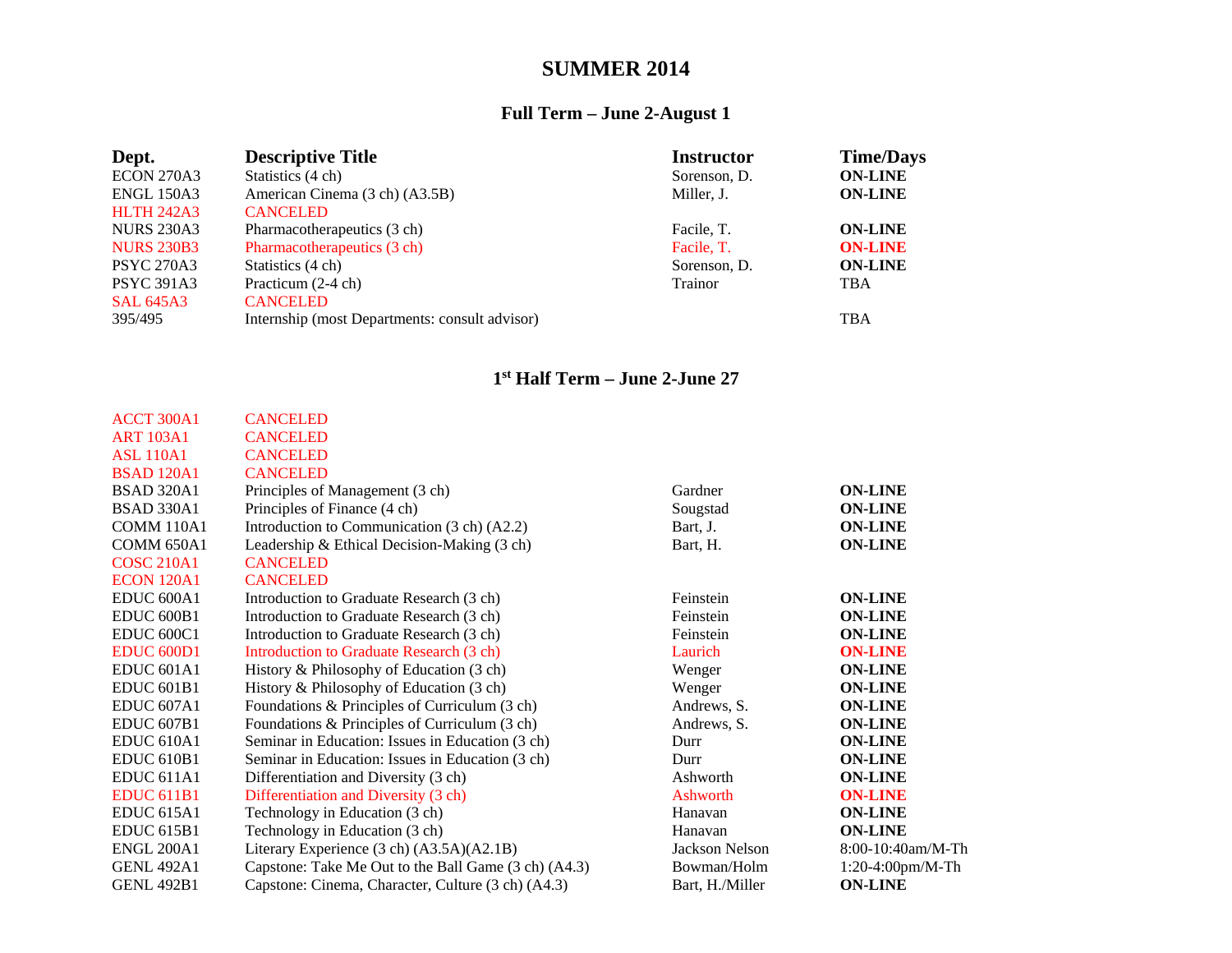| <b>GENL 492C1</b>  | Capstone: Cinema, Character, Culture (3 ch) (A4.3)   | Bart, H./Miller | <b>ON-LINE</b>              |
|--------------------|------------------------------------------------------|-----------------|-----------------------------|
| <b>GERO 289A1</b>  | <b>CANCELED</b>                                      |                 |                             |
| <b>HIST 110A1</b>  | Western Civilization I $(3 \text{ ch})$ $(A3.1A)$    | Preston         | <b>ON-LINE</b>              |
| <b>HIST 111A1</b>  | Western Civilization II (3 ch) (A3.1B)               | Mullin          | <b>ON-LINE</b>              |
| <b>HLTH 216A1</b>  | Stress Management (2 ch)                             | Van Laecken     | <b>ON-LINE</b>              |
| <b>MATH 150A1</b>  | Pre-calculus $(4 \text{ ch}) (A2.3)$                 | Sorenson, T.    | $8:00-10:50am/M-F$          |
| <b>MATH 151A1</b>  | Calculus I $(4 \text{ ch})$ $(A2.3)$                 | Erickson, L.    | $8:00-11:30am/M-Th$         |
| <b>MUSI 110 A1</b> | <b>CANCELED</b>                                      |                 |                             |
| <b>NAST 320A1</b>  | Native American Social Systems (3 ch) (A3.6)         | Swart, B.       | <b>ON-LINE</b>              |
| <b>NAST 320B1</b>  | Native American Social Systems (3 ch) (A3.6)         | Swart, B.       | <b>ON-LINE</b>              |
| PE 102A1           | Bicycling $(1 ch) (A1.3)$                            | VanSchepen      | $9:30-11:30am/T$ , W.Th     |
| <b>PE 112A1</b>    | <b>CANCELED</b>                                      |                 |                             |
| <b>PHIL 615A1</b>  | Ideas that have Shaped Our World (3 ch)              | Pederson, A.    | May 19-23/9:00am-3:30pm/M-F |
| <b>RELI 216A1</b>  | <b>CANCELED</b>                                      |                 |                             |
| <b>RELI 219A1</b>  | <b>CANCELED</b>                                      |                 |                             |
| <b>RELI 251A1</b>  | Judaism, Islam and the Christian Faith (3 ch) (A4.2) | Haar            | <b>ON-LINE</b>              |
| <b>SOCI 110A1</b>  | Contemporary Society (3 ch) (A3.3)                   | Bunger, S.      | <b>ON-LINE</b>              |
| <b>SOCI</b> 320A1  | Native American Social Systems (3 ch) (A3.6)         | Swart, B.       | <b>ON-LINE</b>              |
| <b>SOCI 320B1</b>  | Native American Social Systems (3 ch) (A3.6)         | Swart, B.       | <b>ON-LINE</b>              |
|                    |                                                      |                 |                             |

## **2nd Half Term - July 7-August 1**

| <b>ANTH 378A2</b>     | Field School in Archeology (4 ch)                | Karr        | June 18-Ju1y 18/8am-4pm/M-F |
|-----------------------|--------------------------------------------------|-------------|-----------------------------|
| <b>ASL 111A2</b>      | <b>CANCELED</b>                                  |             |                             |
| <b>BSAD 310A2</b>     | Principles of Marketing (4 ch)                   | Keltgen     | <b>ON-LINE</b>              |
| <b>BSAD 423A2</b>     | Management & Leadership for Nonprofits (3 ch)    | Gardner     | <b>ON-LINE</b>              |
| <b>COMM 365A2</b>     | <b>CANCELED</b>                                  |             |                             |
| <b>COSC 211A2</b>     | <b>CANCELED</b>                                  |             |                             |
| <b>ECON 121A2</b>     | Principles of Economics II (3 ch)                | Nesiba      | <b>ON-LINE</b>              |
| EDUC <sub>601A2</sub> | History & Philosophy of Education (3 ch)         | Wenger      | <b>ON-LINE</b>              |
| <b>EDUC 601B2</b>     | History & Philosophy of Education (3 ch)         | Wenger      | <b>ON-LINE</b>              |
| EDUC <sub>607A2</sub> | Foundations & Principles of Curriculum (3 ch)    | Andrews, S. | <b>ON-LINE</b>              |
| <b>EDUC 610A2</b>     | Seminar in Education: Issues in Education (3 ch) | Durr        | <b>ON-LINE</b>              |
| <b>EDUC 610B2</b>     | Seminar in Education: Issues in Education (3 ch) | Durr        | <b>ON-LINE</b>              |
| EDUC <sub>611A2</sub> | Differentiation and Diversity (3 ch)             | Ashworth    | <b>ON-LINE</b>              |
| <b>EDUC 615A2</b>     | Technology in Education (3 ch)                   | Hanavan     | <b>ON-LINE</b>              |
| <b>GERO 289A2</b>     | <b>CANCELED</b>                                  |             |                             |
| <b>GOVT 200A2</b>     | American Government (3 ch) (A3.3)                | Wanless     | <b>ON-LINE</b>              |
| <b>MATH 152A2</b>     | Calculus II $(4 \text{ ch})$                     | Smith, J.   | $8:00-10:50am/M-F$          |
| <b>MUSI 110 A2</b>    | The Understanding of Music (3 ch) (A3.5B)        | Johnson, S. | <b>ON-LINE</b>              |
| PE 118A2              | Tennis $(1 ch) (A1.3)$                           | Fiala       | TBA                         |
| <b>PE 119A2</b>       | Walking/Hiking $(1 ch) (A1.3)$                   | Scholten    | $11:30$ am- $12:30$ pm/M-Th |
| <b>PSYC 125A2</b>     | Life-Span Human Development (3 ch) (A1.2)        | Lima        | <b>ON-LINE</b>              |
| <b>RELI 212A2</b>     | Lessons in Living $(3 \text{ ch})(A4.2)$         | Bowman      | <b>ON-LINE</b>              |